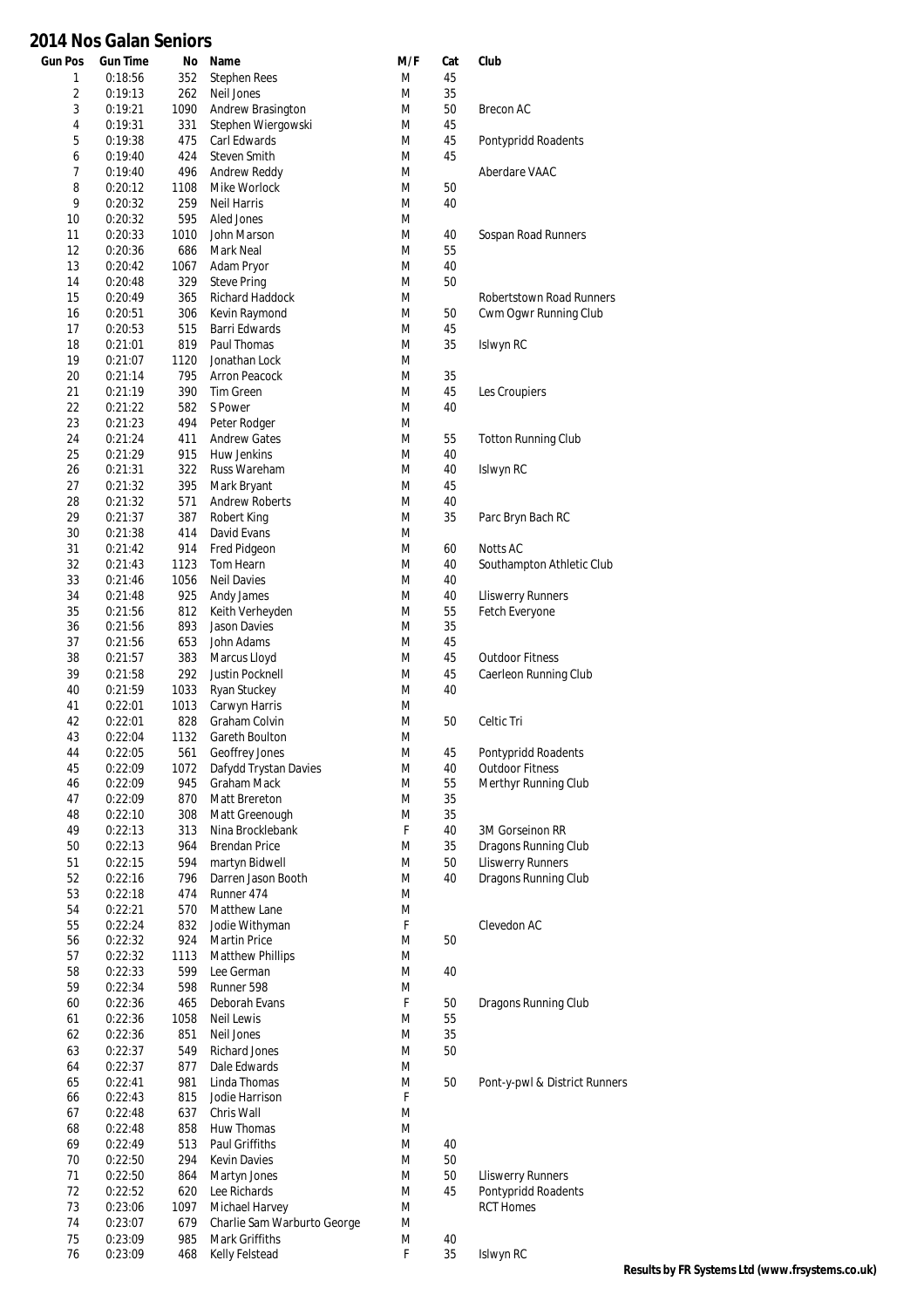| <b>Gun Pos</b> | <b>Gun Time</b>    | No           | Name                                           | M/F    | Cat      | Club                          |
|----------------|--------------------|--------------|------------------------------------------------|--------|----------|-------------------------------|
| 77             | 0:23:11            | 488          | Stephen Hughes                                 | M      | 40       |                               |
| 78             | 0:23:11            | 460          | lestyn Henson                                  | M      | 45       |                               |
| 79             | 0:23:13            | 576          | Paul Harvey                                    | M      |          | Islwyn RC                     |
| 80<br>81       | 0:23:13<br>0:23:15 | 709<br>831   | <b>Matthew Phillips</b><br>Paul Dursley        | M<br>M | 35<br>60 | <b>Lliswerry Runners</b>      |
| 82             | 0:23:19            | 545          | Rachael Davey                                  | F      |          | Penarth & Dinas Runners       |
| 83             | 0:23:21            | 484          | <b>Richard Lowcock James</b>                   | M      | 35       | Cwm Ogwr Running Club         |
| 84             | 0:23:22            | 770          | Huw Jones                                      | M      | 40       |                               |
| 85             | 0:23:24            | 1066         | Mathew Robinson                                | M      |          |                               |
| 86             | 0:23:24            | 632          | <b>Richard Watts</b>                           | M      | 35       | Celtic Tri                    |
| 87             | 0:23:24            | 1127         | David Gore                                     | M      | 45       |                               |
| 88             | 0:23:25            | 701          | <b>Wayne Preece</b>                            | M      | 60       | Yr Hen Blwyf                  |
| 89<br>90       | 0:23:26<br>0:23:26 | 592<br>1036  | Steve Wall<br>David Hutchinson                 | M<br>M | 35<br>45 |                               |
| 91             | 0:23:27            | 900          | Kevin MacDonald                                | M      | 45       | Dragons Running Club          |
| 92             | 0:23:27            | 944          | Hannah Beadsworth                              | F      |          |                               |
| 93             | 0:23:27            | 297          | Lee Durkee                                     | M      | 35       | Pont-y-pwl & District Runners |
| 94             | 0:23:29            | 580          | Wayne Jones                                    | F      | 55       |                               |
| 95             | 0:23:29            | 1026         | Lee Davies                                     | M      | 45       | Dragons Running Club          |
| 96             | 0:23:30            | 342          | Paul Evans                                     | M      | 50       |                               |
| 97             | 0:23:31            | 374          | Paul Harris                                    | M      | 35       |                               |
| 98<br>99       | 0:23:35<br>0:23:37 | 891<br>700   | Lee Hopkins<br>Paul Holloway                   | M<br>M | 60       | Aberdare VAAC                 |
| 100            | 0:23:38            | 579          | Richard Beech                                  | M      | 50       | <b>Brackla Harriers</b>       |
| 101            | 0:23:45            | 257          | Paul Chapman                                   | M      | 45       | Les Croupiers                 |
| 102            | 0:23:47            | 785          | Simon Riddiford                                | M      | 35       |                               |
| 103            | 0:23:50            | 556          | Robert Lineham                                 | M      |          |                               |
| 104            | 0:23:50            | 1061         | Paul Gillard                                   | M      | 55       |                               |
| 105            | 0:23:50            | 490          | Mike Woods                                     | M      | 45       |                               |
| 106            | 0:23:51            | 948          | Michael Ryan                                   | M      |          |                               |
| 107            | 0:23:53            | 849          | Dr Rachel Bowen                                | F      | 35       | <b>Lliswerry Runners</b>      |
| 108            | 0:23:56            | 852          | Sara Williams                                  | F      | 35<br>40 | <b>Outdoor Fitness</b>        |
| 109<br>110     | 0:23:56<br>0:23:57 | 1041<br>633  | Kevin Williams<br>Martyn Booth                 | M<br>M |          |                               |
| 111            | 0:24:00            | 998          | Declan Hansen-Spure                            | M      | J        |                               |
| 112            | 0:24:00            | 908          | Phil Bosman                                    | M      |          |                               |
| 113            | 0:24:01            | 866          | Liam Richards                                  | M      | J        |                               |
| 114            | 0:24:04            | 930          | Joshua Lee                                     | M      | J        |                               |
| 115            | 0:24:05            | 413          | Paul Hallett                                   | M      | 55       | <b>Totton Running Club</b>    |
| 116            | 0:24:06            | 385          | Stephen David Jones                            | M      | 50       |                               |
| 117            | 0:24:07            | 601          | <b>Steve Burrell</b>                           | M      | 45       |                               |
| 118<br>119     | 0:24:15<br>0:24:20 | 875<br>473   | Ross Edwards<br><b>Thomas Reader</b>           | M<br>M |          |                               |
| 120            | 0:24:21            | 1128         | Daniel Haman                                   | M      |          |                               |
| 121            | 0:24:23            | 1005         | Jeremy lewis                                   | M      | 40       | Dragons Running Club          |
| 122            | 0:24:27            | 555          | Ceri-Anne Davies                               | F      | 45       | Pontypridd Roadents           |
| 123            | 0:24:29            | 683          | <b>Tracy Evans</b>                             | F      | 40       | Rhondda Valley Runners        |
| 124            | 0:24:30            | 909          | Phyl Griffiths                                 | M      | 45       |                               |
| 125            | 0:24:30            | 1125         | <b>Matthew Rees</b>                            | M      |          |                               |
| 126<br>127     | 0:24:33<br>0:24:37 | 793<br>597   | <b>Simon David Jones</b><br><b>Tyrone Pope</b> | M<br>M | 50<br>40 | Aberdare VAAC                 |
| 128            | 0:24:38            | 859          | Dan Hermouet                                   | M      | 35       |                               |
| 129            | 0:24:38            | 593          | Alex Tovey                                     | M      | 40       | Run4All Neath                 |
| 130            | 0:24:39            | 868          | <b>Stuart Davies</b>                           | M      | 40       |                               |
| 131            | 0:24:39            | 980          | Andrew Thomas                                  | M      | 50       | Pont-y-pwl & District Runners |
| 132            | 0:24:40            | 1068         | Craig Smith                                    | F      |          |                               |
| 133            | 0:24:43            | 1006         | Darren Bachelor                                | M      | 40       |                               |
| 134            | 0:24:45            | 586          | Michelle Jayne                                 | F      | 35       | Parc Bryn Bach RC             |
| 135            | 0:24:46            | 551<br>1089  | Michael Maiden                                 | M      | 40       |                               |
| 136<br>137     | 0:24:48<br>0:24:49 | 54           | Gwen Smith<br><b>Stuart Laslett</b>            | F<br>M | 45<br>45 | 3M Gorseinon RR               |
| 138            | 0:24:49            | 122          | Alastair Mason                                 | M      |          |                               |
| 139            | 0:24:50            | 949          | Bernadette Jones                               | F      | 40       | Pontypridd Roadents           |
| 140            | 0:24:51            | 1074         | Angharad Starr                                 | F      |          |                               |
| 141            | 0:24:51            | 1024         | Leanne Moore                                   | F      |          | Run4All Neath                 |
| 142            | 0:24:51            | 721          | Gareth Jones                                   | M      |          |                               |
| 143            | 0:24:56            | 521          | Ryan Minard                                    | M      |          |                               |
| 144            | 0:24:57            | 1122         | Paul Nowaczek                                  | M      | 45       | Islwyn RC                     |
| 145<br>146     | 0:24:58<br>0:24:59 | 1000<br>1117 | <b>Sharon Newell</b><br>Louise Dennett         | F<br>F | 45       | Pont-y-pwl & District Runners |
| 147            | 0:25:01            | 489          | John Mursell                                   | M      | 70       | <b>Totton Running Club</b>    |
| 148            | 0:25:01            | 643          | Daniel Morgan                                  | M      | 35       | <b>Bridgend AC</b>            |
| 149            | 0:25:01            | 578          | <b>Kristifor Powell</b>                        | M      |          |                               |
| 150            | 0:25:03            | 509          | Catryn Roberts                                 | F      | 35       |                               |
| 151            | 0:25:04            | 618          | Paul Jones                                     | M      |          |                               |
| 152            | 0:25:04            | 587          | Suzanne Davidson                               | F      | 35       | Islwyn RC                     |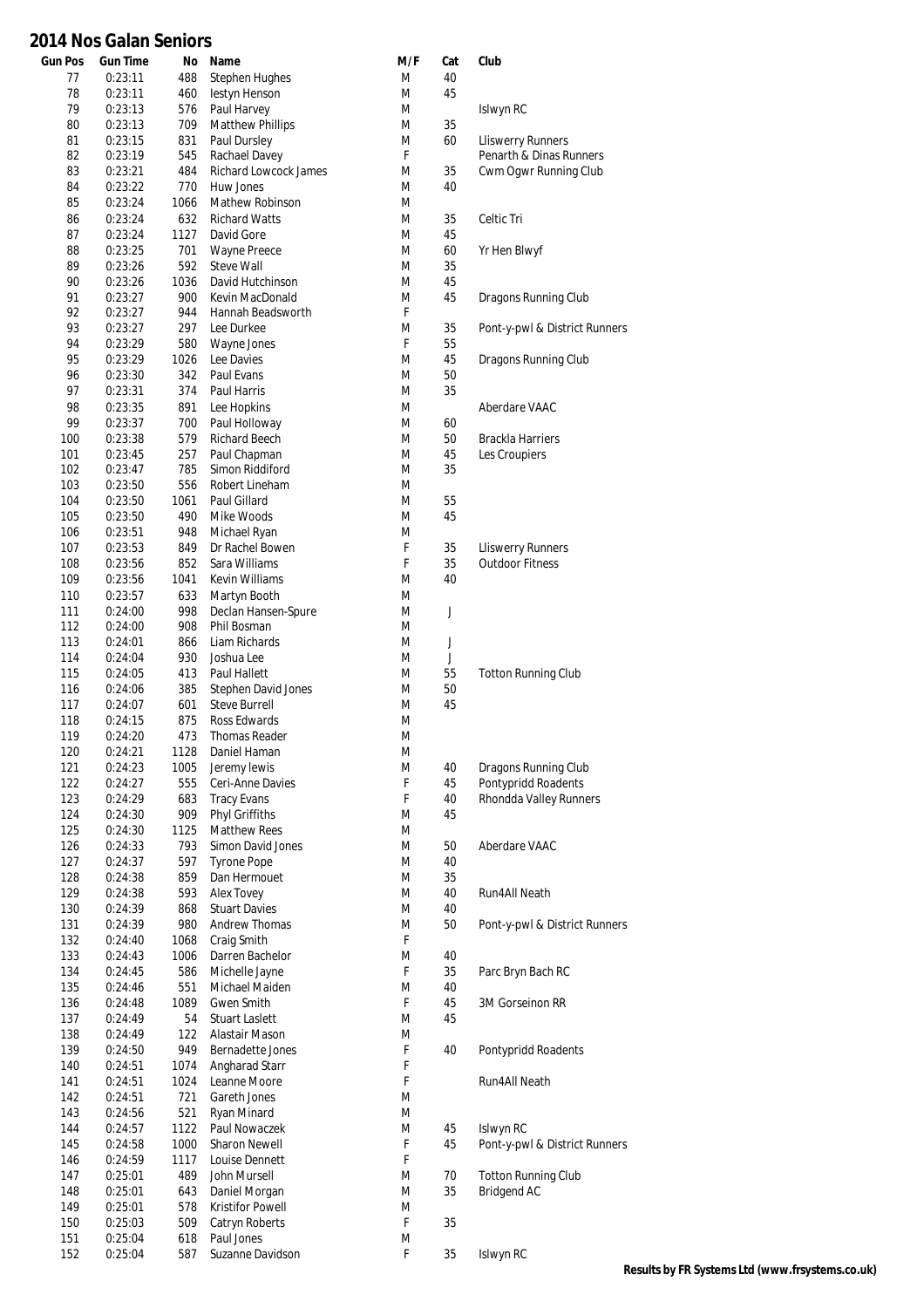| <b>Gun Pos</b> | <b>Gun Time</b>    | Νo          | Name                                       | M/F    | Cat      | Club                                            |
|----------------|--------------------|-------------|--------------------------------------------|--------|----------|-------------------------------------------------|
| 153            | 0:25:06            | 1017        | Bethan Ford                                | F      |          | Pontypridd Roadents                             |
| 154            | 0:25:06            | 1060        | <b>Tony Dally</b>                          | M      | 45       |                                                 |
| 155            | 0:25:10            | 895         | Alyson Egan                                | F      | 45       | <b>Run4All Neath</b>                            |
| 156<br>157     | 0:25:10<br>0:25:12 | 1020<br>836 | <b>Paul Matthews</b><br>Peter Jeffries     | M<br>M | 35<br>40 | Robertstown Road Runners                        |
| 158            | 0:25:13            | 337         | Mary Beech                                 | F.     | 50       | <b>Brackla Harriers</b>                         |
| 159            | 0:25:15            | 682         | Hollie Wellstead                           | M      |          |                                                 |
| 160            | 0:25:15            | 588         | Mark Jones                                 | M      | 50       | Run4All Neath                                   |
| 161            | 0:25:16            | 575         | Martyn Serpell                             | M      |          |                                                 |
| 162            | 0:25:16            | 876         | <b>Tony Edwards</b>                        | M      | 55       |                                                 |
| 163            | 0:25:17            | 1126        | Luke Brennan                               | M<br>F |          |                                                 |
| 164<br>165     | 0:25:18<br>0:25:22 | 1047<br>471 | Morwenna Holdworth<br><b>Gareth Davies</b> | M      | 35<br>55 | Aberdare VAAC                                   |
| 166            | 0:25:23            | 476         | Clive William Cooksey                      | M      | 70       | Parc Bryn Bach RC                               |
| 167            | 0:25:23            | 910         | Dr Jess Ellis                              | F      |          |                                                 |
| 168            | 0:25:23            | 716         | <b>Jeff Rees</b>                           | M      | 35       |                                                 |
| 169            | 0:25:24            | 814         | Neil Coleman                               | M      | 45       |                                                 |
| 170            | 0:25:24            | 835         | Kelvin Henley                              | M      | 45       | Ebbw Vale                                       |
| 171<br>172     | 0:25:25<br>0:25:26 | 564<br>133  | John Weeks<br>Nicola Gowing                | M<br>F | 55<br>45 |                                                 |
| 173            | 0:25:29            | 786         | Jason Scanlon                              | M      |          |                                                 |
| 174            | 0:25:30            | 826         | Andrew Raloh                               | M      | 50       | <b>Lliswerry Runners</b>                        |
| 175            | 0:25:32            | 621         | Louise Richards                            | F      | 45       | Pontypridd Roadents                             |
| 176            | 0:25:35            | 449         | James Williams                             | M      |          | Parc Bryn Bach RC                               |
| 177            | 0:25:36            | 299         | <b>Stuart Ropke</b>                        | M      | 40       |                                                 |
| 178            | 0:25:38            | 762         | Melissa Pearce                             | F      | 45       | <b>Blaenau Gwent AC</b>                         |
| 179            | 0:25:39            | 759         | Gareth Morgan                              | M      | 40       |                                                 |
| 180<br>181     | 0:25:41<br>0:25:43 | 182<br>718  | Natalie Richards<br>Sally Reid             | F<br>F | 45       | 3M Gorseinon RR                                 |
| 182            | 0:25:44            | 650         | <b>Claire Griffiths</b>                    | F      | 40       |                                                 |
| 183            | 0:25:46            | 880         | Gareth Key                                 | M      |          |                                                 |
| 184            | 0:25:50            | 354         | Lyndon Thomas                              | M      | 45       | Rhondda Valley Runners                          |
| 185            | 0:25:51            | 276         | <b>Ruth Powell</b>                         | F      |          | Islwyn RC                                       |
| 186            | 0:25:51            | 754         | Christopher Gethin                         | M      |          |                                                 |
| 187            | 0:25:54            | 410         | Jason Garrahan                             | M      | 40       |                                                 |
| 188<br>189     | 0:25:54<br>0:25:56 | 808<br>821  | Nia Thomas<br><b>Trefor Beese</b>          | F<br>M | 35<br>65 | <b>Taf Bargoed Runners</b>                      |
| 190            | 0:25:59            | 867         | Carys Morgan                               | F      |          | Dragons Running Club                            |
| 191            | 0:25:59            | 541         | Robert Haswell                             | M      | 50       |                                                 |
| 192            | 0:25:59            | 529         | Emma McCarthy                              | F      |          |                                                 |
| 193            | 0:26:00            | 740         | <b>Stuart Sandy</b>                        | M      |          |                                                 |
| 194            | 0:26:01            | 972         | <b>Rhian Davies</b>                        | F      | 35       |                                                 |
| 195            | 0:26:01            | 973         | Jane Griffiths                             | F      | 35       |                                                 |
| 196<br>197     | 0:26:01<br>0:26:04 | 743<br>258  | Dewi Felstead<br>Darren Griffiths-Warner   | M<br>M | 35<br>45 |                                                 |
| 198            | 0:26:05            | 1129        | Lisa Burnell                               | F      | 45       | Rhondda Valley Runners                          |
| 199            | 0:26:05            | 883         | Neil Chipper                               | M      | 50       | <b>Lliswerry Runners</b>                        |
| 200            | 0:26:06            | 1086        | <b>Taylor Bennett</b>                      | M      | J        |                                                 |
| 201            | 0:26:07            | 1009        | Stephen James                              | M      |          | Merthyr Running Club                            |
| 202            | 0:26:07            | 988         | Roger Jones                                | M      | 40       |                                                 |
| 203            | 0:26:09            | 532         | Christine Jones                            | F      | 55       | Celtic Tri                                      |
| 204<br>205     | 0:26:09<br>0:26:09 | 425<br>428  | Janet Foote<br>Simon Ball                  | F<br>M | 55<br>40 | <b>Totton Running Club</b>                      |
| 206            | 0:26:09            | 596         | Jonathan Jones                             | M      | 50       |                                                 |
| 207            | 0:26:10            | 442         | Luke Surrey                                | M      | 45       |                                                 |
| 208            | 0:26:11            | 725         | Gillian Glennon                            | F      | 50       | <b>Reading Roadrunners</b>                      |
| 209            | 0:26:11            | 1028        | Cheryl Morgan                              | F      | 40       | Pontypridd Roadents                             |
| 210            | 0:26:12            | 482         | Wayne Edmond                               | M      | 60       |                                                 |
| 211            | 0:26:15            | 1088        | Keith Starr                                | M      | 65       |                                                 |
| 212<br>213     | 0:26:15<br>0:26:15 | 323<br>590  | <b>Huw Phillips</b><br><b>Chris Davies</b> | M<br>M | 40<br>40 | Cardiff AAC                                     |
| 214            | 0:26:16            | 1027        | Patrick Williams                           | M      | 65       |                                                 |
| 215            | 0:26:16            | 635         | David Lewis                                | M      |          |                                                 |
| 216            | 0:26:17            | 1116        | Dylan James Edmunds                        | M      | J        |                                                 |
| 217            | 0:26:18            | 1130        | Christopher Palmer                         | M      |          |                                                 |
| 218            | 0:26:18            | 932         | Dean Turner                                | M      | 35       | <b>Lliswerry Runners</b>                        |
| 219            | 0:26:18            | 696         | Denise Evans                               | F      | 50       | <b>Chepstow Harriers</b>                        |
| 220<br>221     | 0:26:18<br>0:26:18 | 670<br>931  | Allen Bevan<br>Leanne Phillips             | M<br>F | 55<br>40 | Pontypridd Roadents<br><b>Lliswerry Runners</b> |
| 222            | 0:26:19            | 1131        | Christian Bishop                           | M      |          |                                                 |
| 223            | 0:26:19            | 519         | Stephen Job                                | M      | 45       | Sospan Road Runners                             |
| 224            | 0:26:20            | 263         | Jon Hussey                                 | M      |          |                                                 |
| 225            | 0:26:20            | 697         | Mike Evans                                 | M      | 55       | <b>Chepstow Harriers</b>                        |
| 226            | 0:26:21            | 648         | Cath Jones                                 | F      | 40       | Maindy Running Club                             |
| 227            | 0:26:21            | 1016        | Jamie Cattle                               | M      | 40       |                                                 |
| 228            | 0:26:22            | 640         | Gareth Evans                               | M      |          |                                                 |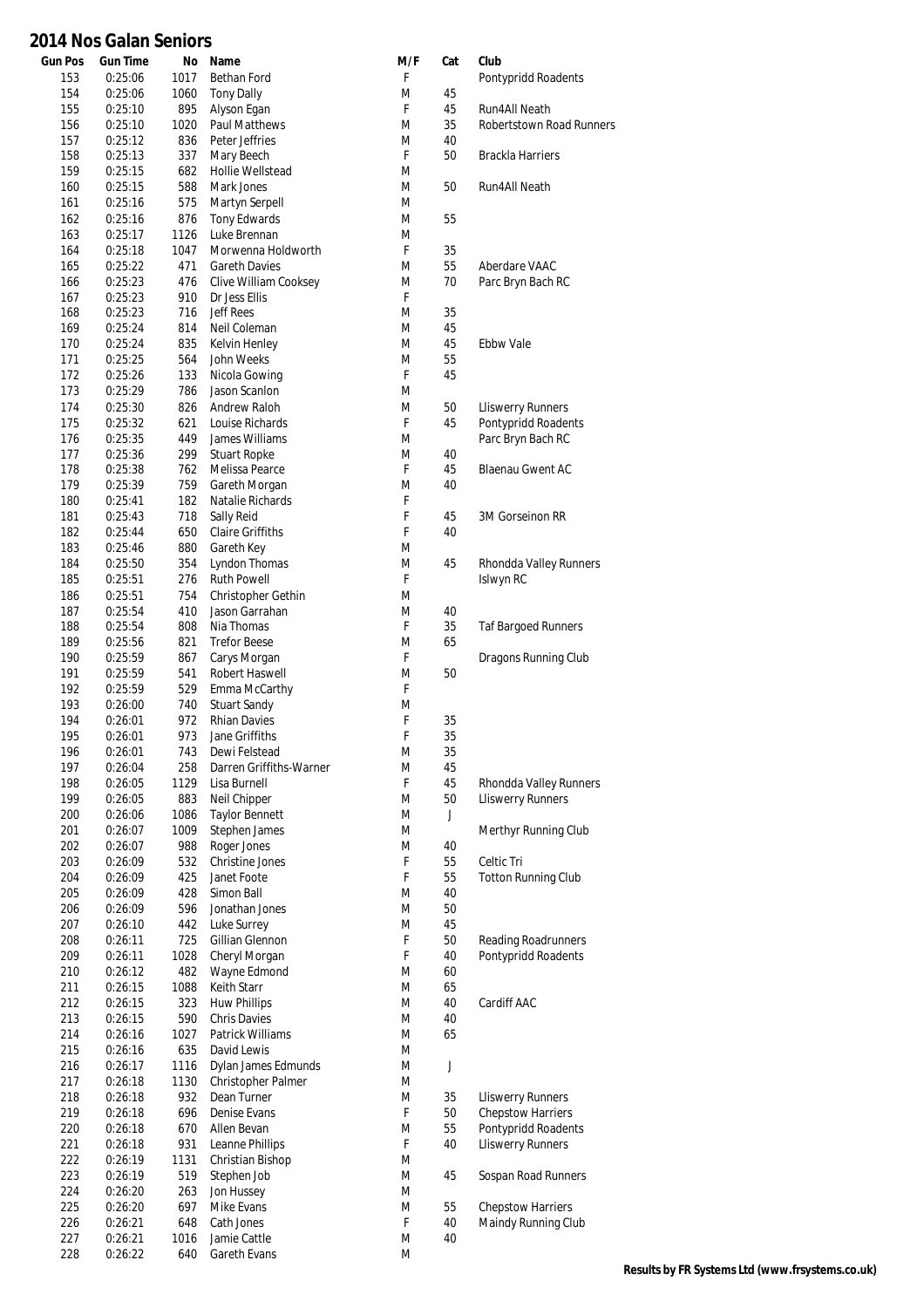#### **Gun Pos Gun Time No Name M/F Cat Club 2014 Nos Galan Seniors**

| 229 | 0:26:22 | 755  | Allyn Jenkins           | M  | 50          |                                 |
|-----|---------|------|-------------------------|----|-------------|---------------------------------|
| 230 | 0:26:24 | 326  | Denise Bradley          | F  | 50          | Cwm Ogwr Running Club           |
|     |         |      |                         |    |             |                                 |
| 231 | 0:26:25 | 615  | Philip Amphlett         | M  | 40          |                                 |
| 232 | 0:26:26 | 1119 | Jason Davies            | M  | 40          |                                 |
| 233 | 0:26:26 | 278  | Hayley Jackson          | F  | 40          | Parc Bryn Bach RC               |
| 234 | 0:26:26 | 591  | Sara Morgan             | F  | 35          | Pontypridd Roadents             |
| 235 | 0:26:27 | 1044 | Bethan Jones            | F  | 35          |                                 |
| 236 | 0:26:27 | 351  | Selina Chan             | F  |             |                                 |
| 237 | 0:26:27 | 1103 | <b>Andrew Davies</b>    | F  | 40          | <b>RCT Homes</b>                |
| 238 | 0:26:27 | 437  | Kenneth Wayne Oliver    | M  | 50          | Islwyn RC                       |
| 239 | 0:26:28 | 691  | Laura Chapple           | F  |             | Run4All Neath                   |
| 240 | 0:26:31 | 1166 | Sian Khalil             | F. | 45          | Pontypridd Roadents             |
|     |         |      |                         |    |             |                                 |
| 241 | 0:26:37 | 769  | <b>Richard Williams</b> | M  | 40          |                                 |
| 242 | 0:26:37 | 713  | Danielle Goldsworthy    | F  |             |                                 |
| 243 | 0:26:39 | 723  | David Gillard           | M  | 55          | Reading Roadrunners             |
| 244 | 0:26:42 | 609  | Philip Jones            | M  | 45          |                                 |
| 245 | 0:26:43 | 896  | Nick Jenkins            | M  | 50          | Run4All Neath                   |
| 246 | 0:26:43 | 605  | Ryan Brown              | M  | $\mathsf J$ |                                 |
| 247 | 0:26:43 | 1062 | Derrick Stephenson      | M  | 55          |                                 |
| 248 | 0:26:44 | 899  | <b>Martin Rivers</b>    | M  | 45          | Run4All Neath                   |
| 249 | 0:26:44 | 845  | Teresa Jeffries         | F  | 50          | Dragons Running Club            |
|     |         |      |                         |    |             |                                 |
| 250 | 0:26:47 | 961  | Gareth Baker            | M  |             |                                 |
| 251 | 0:26:49 | 662  | <b>Stuart Jones</b>     | M  |             |                                 |
| 252 | 0:26:49 | 453  | Gary Bodman             | M  | 50          | Les Croupiers                   |
| 253 | 0:26:50 | 1049 | Dean Bartlett           | M  | 45          |                                 |
| 254 | 0:26:50 | 1023 | <b>Alison Sheedy</b>    | F  | 45          | <b>Lliswerry Runners</b>        |
| 255 | 0:26:50 | 459  | Charmaine House         | F  |             |                                 |
| 256 | 0:26:50 | 1031 | Diana Tudor             | F  | 40          | Run4All Neath                   |
| 257 | 0:26:51 | 401  | Justin Joshi            | M  |             |                                 |
| 258 | 0:26:53 | 517  |                         | M  |             |                                 |
|     |         |      | Ryan Day                |    |             |                                 |
| 259 | 0:26:53 | 957  | Lee Winterbourn         | M  | 40          |                                 |
| 260 | 0:26:54 | 286  | David Gunthorpe         | M  | 35          | Pontypridd Roadents             |
| 261 | 0:26:54 | 1098 | Darryl Davies           | M  | 45          | <b>RCT Homes</b>                |
| 262 | 0:26:55 | 607  | Zoe Anthony             | F  | 35          |                                 |
| 263 | 0:26:56 | 121  | James Carl Mason        | M  |             |                                 |
| 264 | 0:26:59 | 742  | Katja Empson            | F. | 40          |                                 |
| 265 | 0:26:59 | 965  | Paul Taylor             | M  | 45          |                                 |
| 266 |         | 548  | Claire Louie Davies     | F  | 50          |                                 |
|     | 0:27:00 |      |                         |    |             | Dragons Running Club            |
| 267 | 0:27:00 | 861  | Gareth Coopey           | M  | 35          |                                 |
| 268 | 0:27:01 | 862  | Victoria Coopey         | F  | 35          | Pontypridd Roadents             |
| 269 | 0:27:02 | 962  | Martin Morgan           | M  | 40          |                                 |
| 270 | 0:27:04 | 483  | Ken Beck                | M  | 65          | Reading Roadrunners             |
| 271 | 0:27:04 | 363  | Ceri Haddock            | F  |             | <b>Robertstown Road Runners</b> |
| 272 | 0:27:07 | 123  | Gillian Mason           | F  | 50          |                                 |
| 273 | 0:27:08 | 1021 | Leanne Matthews         | F  |             | Robertstown Road Runners        |
|     |         | 1050 | Jonny Hodges            | M  |             |                                 |
| 274 | 0:27:09 |      |                         |    |             |                                 |
| 275 | 0:27:10 | 922  | <b>Ashley Prosser</b>   | M  |             |                                 |
| 276 | 0:27:10 | 685  | <b>Lyndsey Price</b>    | F  |             |                                 |
| 277 | 0:27:13 | 903  | Myfanwy Perrott         | F  |             | <b>Run4All Neath</b>            |
| 278 | 0:27:16 | 526  | Rachel Dickson          | F  |             |                                 |
| 279 | 0:27:17 | 530  | <b>Ashley Comley</b>    | M  |             |                                 |
| 280 | 0:27:18 | 911  | Ali Wood                | F  | 45          |                                 |
| 281 | 0:27:18 | 277  | Sam Standerwick         | F  | 40          | Parc Bryn Bach RC               |
| 282 | 0:27:19 | 942  | Jonathan Pritchard      | M  | 40          |                                 |
|     |         |      |                         |    |             |                                 |
| 283 | 0:27:21 | 940  | Roger Jones             | M  | 60          |                                 |
| 284 | 0:27:27 | 792  | Zara Tippins            | F  |             | Celtic Tri                      |
| 285 | 0:27:28 | 1043 | Peter Young             | M  | 60          |                                 |
| 286 | 0:27:29 | 534  | Kyle Griffiths          | M  | 45          |                                 |
| 287 | 0:27:35 | 735  | Michael Bevan           | M  | 40          |                                 |
| 288 | 0:27:36 | 260  | Kay Chapman             | F  | 45          | Cardiff AAC                     |
| 289 | 0:27:38 | 784  | David Davies            | M  | 45          |                                 |
| 290 | 0:27:40 | 757  | Sarah Stewart           | F  |             |                                 |
| 291 |         | 505  |                         | F  | 40          |                                 |
|     | 0:27:42 |      | Victoria Hislop         |    |             |                                 |
| 292 | 0:27:44 | 542  | Michael Doxsey          | M  | 35          |                                 |
| 293 | 0:27:44 | 367  | Janice Clement          | F  | 55          | Penarth & Dinas Runners         |
| 294 | 0:27:47 | 269  | Rene Pilbeam            | F  | 60          | <b>Totton Running Club</b>      |
| 295 | 0:27:50 | 275  | Carl Lewis              | M  |             |                                 |
| 296 | 0:27:51 | 531  | Owen Cotton             | M  |             |                                 |
| 297 | 0:27:51 | 478  | Shaun Thomas            | M  | $\mathsf J$ |                                 |
| 298 | 0:27:52 | 446  | Alison Holton           | F  | 40          |                                 |
| 299 | 0:27:52 | 302  | Jacqui Spiller          | F  | 50          |                                 |
|     |         |      |                         |    |             |                                 |
| 300 | 0:27:54 | 680  | Rob George              | M  | 50          |                                 |
| 301 | 0:27:58 | 1012 | Maad Khalil             | M  | 50          |                                 |
| 302 | 0:27:59 | 968  | Philip Scanlon          | M  | 50          |                                 |
| 303 | 0:27:59 | 361  | Gareth Ponting          | M  | 45          | Dragons Running Club            |
| 304 | 0:28:01 | 524  | Mark Griffiths          | M  | 50          |                                 |
|     |         |      |                         |    |             |                                 |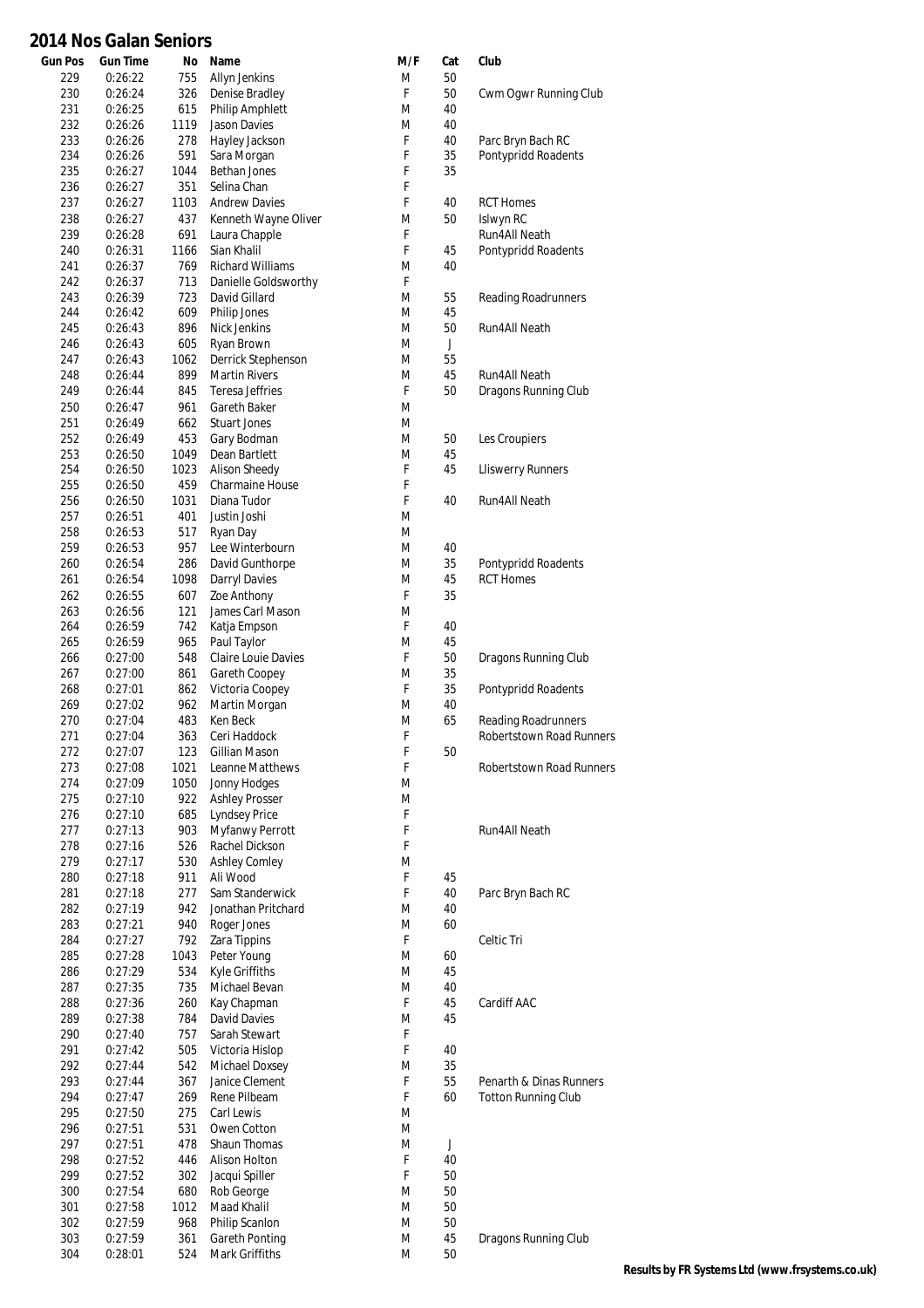| <b>Gun Pos</b> | <b>Gun Time</b>    | No          | Name                                          | M/F    | Cat      | Club                     |
|----------------|--------------------|-------------|-----------------------------------------------|--------|----------|--------------------------|
| 305            | 0:28:02            | 997         | <b>Neil Davies</b>                            | M      | 55       |                          |
| 306            | 0:28:02            | 995         | Joanne Davies                                 | F      |          |                          |
| 307            | 0:28:02            | 619         | <b>Ashley Davies</b>                          | M      |          |                          |
| 308            | 0:28:04            | 309         | Deborah Howells                               | F      | 35       |                          |
| 309            | 0:28:05            | 654         | Claire Adams                                  | F      | 40       |                          |
| 310            | 0:28:05            | 938         | Karen Penny                                   | F      | 45       | <b>Lliswerry Runners</b> |
| 311            | 0:28:10            | 332         | Chris O'Brien                                 | M      |          |                          |
| 312            | 0:28:11            | 933         | lan George                                    | M      | 45       | Run4All Neath            |
| 313            | 0:28:12            | 493         | <b>Andrew Williams</b>                        | M      | 45       |                          |
| 314            | 0:28:13            | 608         | Joshua Morgan                                 | M      |          | Aberdare Town            |
| 315<br>316     | 0:28:13<br>0:28:16 | 860<br>523  | Vaida Andrijauskaite<br><b>Beth Griffiths</b> | F<br>F | 50       |                          |
| 317            | 0:28:18            | 614         | Jason Nelder                                  | M      | 40       |                          |
| 318            | 0:28:20            | 889         | Jo Griffiths                                  | F      | 45       | Amman Valley Harriers    |
| 319            | 0:28:22            | 776         | Huw Bennett                                   | M      | J        |                          |
| 320            | 0:28:24            | 773         | Dean Phillips                                 | M      | 40       |                          |
| 321            | 0:28:26            | 656         | Rebecca Hopkins                               | F      |          |                          |
| 322            | 0:28:26            | 952         | Alex Williams                                 | M      | 40       | <b>Village Vipers</b>    |
| 323            | 0:28:27            | 976         | David Evans                                   | M      |          |                          |
| 324            | 0:28:28            | 738         | Alun Radcliffe                                | M      | 35       |                          |
| 325            | 0:28:28            | 628         | Linda Exton                                   | F      | 50       |                          |
| 326            | 0:28:28            | 481         | Tina Wilson                                   | F      |          | Reading Roadrunners      |
| 327            | 0:28:29            | 321         | Jennifer Stone                                | F      | 45       |                          |
| 328            | 0:28:30            | 180         | Karl Burnell                                  | M      | 45       | Rhondda Valley Runners   |
| 329            | 0:28:31            | 627         | Rachel Cook                                   | F      |          |                          |
| 330            | 0:28:31            | 630         | Angela Lewis                                  | F      | 35       | Pontypridd Roadents      |
| 331            | 0:28:34            | 651         | <b>Vicky Stroud</b>                           | F      | 35       |                          |
| 332            | 0:28:35            | 338         | Berwyn Lloyd                                  | M      | 35       |                          |
| 333            | 0:28:35            | 441         | Wendy Hughes                                  | F      |          |                          |
| 334            | 0:28:37            | 782         | Mary Scourfield                               | F      | 45       | Caerleon Running Club    |
| 335            | 0:28:37            | 400         | <b>Gareth Morris</b>                          | M      |          |                          |
| 336            | 0:28:38            | 727         | Lisa Davies                                   | F      | 45       |                          |
| 337            | 0:28:39            | 76          | Elizabeth Bird                                | F      |          |                          |
| 338            | 0:28:39            | 69          | <b>Elaine Rees</b>                            | F      | 45       | <b>Outdoor Fitness</b>   |
| 339            | 0:28:41            | 461         | Joanne Ryan                                   | F      | 40       |                          |
| 340            | 0:28:41            | 470         | Neil Jones<br><b>Chris Mellow</b>             | M      | 35       |                          |
| 341<br>342     | 0:28:42<br>0:28:42 | 1055<br>325 | Katie Hamer                                   | M<br>F | 40<br>35 |                          |
| 343            | 0:28:43            | 1059        | Marc Jones                                    | M      | 45       |                          |
| 344            | 0:28:45            | 581         | Keiron Montaque                               | M      |          |                          |
| 345            | 0:28:45            | 1094        | <b>Tracey Edwards</b>                         | F      | 45       | Rhondda Valley Runners   |
| 346            | 0:28:48            | 516         | Paul Jones                                    | M      | 50       | Sospan Road Runners      |
| 347            | 0:28:51            | 617         | <b>Lyndon Davies</b>                          | M      | 55       |                          |
| 348            | 0:28:51            | 301         | Nicola Davies                                 | F      | 40       |                          |
| 349            | 0:28:51            | 1075        | Melanie Hill                                  | F      | 40       |                          |
| 350            | 0:28:56            | 963         | <b>Robert Price</b>                           | M      | 35       |                          |
| 351            | 0:28:58            | 398         | Jason Keywood                                 | M      | 40       |                          |
| 352            | 0:28:59            | 626         | Robert Wood                                   | M      | 40       |                          |
| 353            | 0:29:04            | 655         | Arthur Yarranton                              | M      | 70       | Run4All Neath            |
| 354            | 0:29:05            | 810         | Lisa Thompson                                 | F      | 40       |                          |
| 355            | 0:29:05            | 585         | Suzy Lloyd                                    | F      | 35       |                          |
| 356            | 0:29:06            | 261         | Paul Reid                                     | M      | 35       |                          |
| 357            | 0:29:07            | 266         | Dale Williams                                 | M      |          |                          |
| 358            | 0:29:09            | 720         | Christopher Spry                              | M      | 45       | Rhondda Triathlon Club   |
| 359<br>360     | 0:29:12<br>0:29:14 | 711<br>451  | <b>Jill Matthews</b><br>Colin Lloyd           | F<br>M | 60<br>45 |                          |
| 361            | 0:29:15            | 1115        | Julie Oliver                                  | F      | 45       | Dragons Running Club     |
| 362            | 0:29:18            | 678         | Nigel Thomas                                  | M      | 55       |                          |
| 363            | 0:29:18            | 987         | Sarah Hunt                                    | F      | 50       |                          |
| 364            | 0:29:18            | 518         | Carys Davies                                  | F      |          |                          |
| 365            | 0:29:19            | 1151        | Rhodri Thomas                                 | M      |          |                          |
| 366            | 0:29:20            | 426         | Sarah Bidwell                                 | F      | 45       |                          |
| 367            | 0:29:22            | 840         | David Brake                                   | M      | 50       |                          |
| 368            | 0:29:23            | 397         | <b>Thomas Tatchell</b>                        | M      | 35       |                          |
| 369            | 0:29:23            | 675         | Sophie Dark                                   | F      |          |                          |
| 370            | 0:29:23            | 552         | Louise Graham                                 | F      | 35       | Pontypridd Roadents      |
| 371            | 0:29:24            | 1080        | <b>Simon Davies</b>                           | M      | 35       |                          |
| 372            | 0:29:25            | 892         | Catherine Hoile-Davies                        | F      | 45       | Run4All Neath            |
| 373            | 0:29:26            | 781         | Alan Dunkley                                  | M      | 50       |                          |
| 374            | 0:29:26            | 779         | Susan Richards                                | F      | 45       |                          |
| 375            | 0:29:28            | 939         | Matt Jones                                    | M      |          |                          |
| 376            | 0:29:28            | 979         | Kelly Bowen                                   | F      |          |                          |
| 377            | 0:29:30            | 645         | <b>Anthony Beer</b>                           | M      | 50       |                          |
| 378<br>379     | 0:29:32<br>0:29:33 | 1045<br>955 | Simon Caddy<br>Robert Dalgleish               | M<br>M | 55       |                          |
| 380            | 0:29:33            | 440         | Roanna Levannais                              | F      |          |                          |
|                |                    |             |                                               |        |          |                          |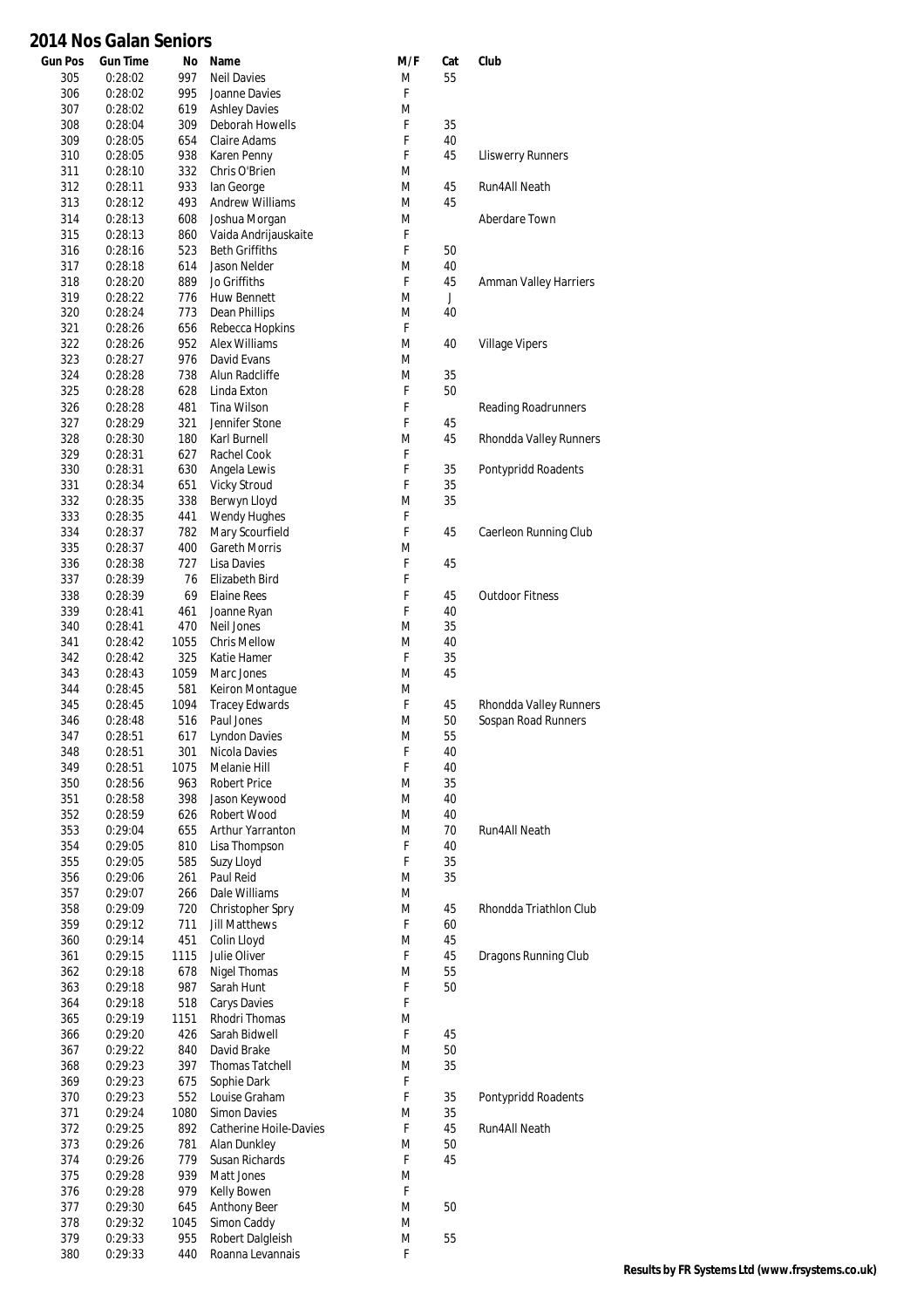#### **Gun Pos Gun Time No Name M/F Cat Club 2014 Nos Galan Seniors**

| 381        | 0:29:35            | 452         | Steve Morgan                        | M      | 50          | <b>Run4All Neath</b>          |
|------------|--------------------|-------------|-------------------------------------|--------|-------------|-------------------------------|
| 382        | 0:29:36            | 300         | Kay Morgan                          | F      | 35          | Pont-y-pwl & District Runners |
| 383        | 0:29:37            | 953         | Gordon Carter                       | M      | 65          |                               |
| 384        | 0:29:37            | 935         | Lucy Evans                          | F      |             | Dragons Running Club          |
| 385<br>386 | 0:29:40<br>0:29:40 | 477<br>469  | Rebecca Cooksey<br>Jonathan Ball    | F<br>M | 40<br>40    | Parc Bryn Bach RC             |
| 387        | 0:29:42            | 647         | Hazel Wheeler                       | F      | 40          | <b>Run4All Neath</b>          |
| 388        | 0:29:44            | 947         | Keith Ryan                          | M      | 65          |                               |
| 389        | 0:29:45            | 1112        | Colette Hume                        | F      | 40          |                               |
| 390        | 0:29:45            | 989         | Dr Liz Steed                        | F      | 50          |                               |
| 391        | 0:29:46            | 822         | Kara Evans                          | F      |             |                               |
| 392        | 0:29:47            | 823         | <b>Christine Evans</b>              | F      | 60          |                               |
| 393        | 0:29:48            | 1039        | Emma Powell                         | F      | 35          |                               |
| 394        | 0:29:50            | 1038        | Susan Hallam                        | F      | 45          |                               |
| 395        | 0:29:50            | 612         | Morwenna Phillips                   | F      |             | <b>Lliswerry Runners</b>      |
| 396        | 0:29:51            | 623         | Emma Crowl                          | F      | 35          |                               |
| 397        | 0:29:51            | 423         | Emma Smith                          | F      | 40          |                               |
| 398        | 0:29:51            | 364         | Mike Gwynne                         | M      | 40          |                               |
| 399        | 0:29:53            | 347         | <b>Kay Nellins</b>                  | F      | 55          | Women Running Penarth         |
| 400<br>401 | 0:29:54<br>0:29:56 | 1029<br>928 | Alan Gregory<br>Julie Stokes        | M<br>F | 45<br>45    | <b>Lliswerry Runners</b>      |
| 402        | 0:29:56            | 788         | Julia Patrick                       | F      | 40          | Rhondda Valley Runners        |
| 403        | 0:29:56            | 830         | Lynda Dursley                       | F      | 50          | <b>Lliswerry Runners</b>      |
| 404        | 0:29:56            | 1002        | Miles Thomas                        | M      | 40          |                               |
| 405        | 0:29:56            | 1003        | Claire Lloyd-Thomas                 | F      | 40          | Robertstown Road Runners      |
| 406        | 0:29:59            | 1069        | Kelly Fowler                        | F      |             |                               |
| 407        | 0:29:59            | 333         | John Oakley                         | M      | 35          |                               |
| 408        | 0:29:59            | 669         | Sammyjo Davies                      | F      |             |                               |
| 409        | 0:30:01            | 334         | <b>Tamsin Oakley</b>                | F      | 35          |                               |
| 410        | 0:30:04            | 753         | Stephen New                         | M      | 45          | Islwyn RC                     |
| 411        | 0:30:07            | 772         | Clare Morgans                       | F      | 35          |                               |
| 412        | 0:30:10            | 751         | Claire Jones                        | F      | 45          | Merthyr Running Club          |
| 413        | 0:30:10            | 710         | <b>Philip Matthews</b>              | M      | 60          |                               |
| 414        | 0:30:11            | 1124        | Cosma Spalluto                      | F      | 45          | Southampton Athletic Club     |
| 415<br>416 | 0:30:12<br>0:30:12 | 1077<br>271 | <b>Noel Powell</b>                  | M<br>M | 45<br>35    |                               |
| 417        | 0:30:13            | 320         | Huw Gough<br>Kenneth Chirighin      | M      | 45          |                               |
| 418        | 0:30:13            | 775         | Emma Donnelly                       | F      | 35          |                               |
| 419        | 0:30:13            | 837         | <b>Ruth Jeffries</b>                | F      | 40          |                               |
| 420        | 0:30:15            | 809         | Steven Lane                         | M      | 35          |                               |
| 421        | 0:30:16            | 584         | Hannah Griffiths                    | F      |             |                               |
| 422        | 0:30:20            | 629         | Darren Jones                        | M      |             |                               |
| 423        | 0:30:24            | 1042        | Caroline Roberts                    | F      |             |                               |
| 424        | 0:30:26            | 404         | <b>Stephen Hughes</b>               | M      | 45          |                               |
| 425        | 0:30:28            | 327         | Steve Hamer                         | M      | 40          |                               |
| 426        | 0:30:28            | 863         | Helen Dawson                        | F      | 35          | <b>Bedford Harriers</b>       |
| 427        | 0:30:32            | 1082        | Sharon Powell                       | F      | 45          |                               |
| 428        | 0:30:32            | 838         | Jodie Davies                        | F<br>F | J           |                               |
| 429<br>430 | 0:30:33<br>0:30:33 | 958<br>885  | Elaine Wells<br>John Wells          | M      | 50<br>50    |                               |
| 431        | 0:30:34            | 897         | <b>Gareth Rees</b>                  | M      |             |                               |
| 432        | 0:30:34            | 563         | Stephen Whitehead                   | M      | 45          |                               |
| 433        | 0:30:35            | 479         | Clyde Phillips                      | M      | 65          |                               |
| 434        | 0:30:37            | 873         | <b>Steven Whyte</b>                 | M      | 50          |                               |
| 435        | 0:30:39            | 431         | Jade Garthwaite                     | F      |             |                               |
| 436        | 0:30:39            | 432         | <b>Andy Farrell</b>                 | M      |             |                               |
| 437        | 0:30:40            | 445         | Cody Allen                          | F      |             |                               |
| 438        | 0:30:41            | 616         | Caroline Morgan                     | F      | 40          |                               |
| 439        | 0:30:42            | 511         | Matt Jones                          | M      | 40          |                               |
| 440        | 0:30:43            | 846         | Catherine Reen                      | F      | 45          |                               |
| 441        | 0:30:43            | 375         | Louise Harris                       | F<br>F | 45          |                               |
| 442<br>443 | 0:30:45<br>0:30:47 | 827<br>559  | Linda Colvin<br><b>Kevin Davies</b> | M      | 50<br>40    |                               |
| 444        | 0:30:47            | 522         | Graham Gough                        | M      | 65          |                               |
| 445        | 0:30:48            | 499         | Laura Castillo                      | F      | $\mathsf J$ |                               |
| 446        | 0:30:48            | 1064        | Cheryl Bunney                       | F      | 40          |                               |
| 447        | 0:30:49            | 1095        | Ryan Hamer                          | M      | J           | Mountain Ash Comp             |
| 448        | 0:30:49            | 498         | Lisa Vercelli                       | F      | 35          |                               |
| 449        | 0:30:50            | 287         | Fahrat Ali                          | F      |             |                               |
| 450        | 0:30:50            | 994         | Joshua Hyde                         | M      | J           |                               |
| 451        | 0:30:50            | 1063        | Megan Bunney                        | F      | J           |                               |
| 452        | 0:30:58            | 538         | Jamie Bowen                         | M      | 40          |                               |
| 453        | 0:30:59            | 444         | Demi Griffiths                      | F      |             |                               |
| 454        | 0:30:59            | 1081        | <b>Helen Davies</b>                 | F      | 40          |                               |
| 455        | 0:31:01            | 1076        | Cheryl Powell                       | F      | 45          |                               |
| 456        | 0:31:04            | 402         | Aled Edwards                        | M      | 55          |                               |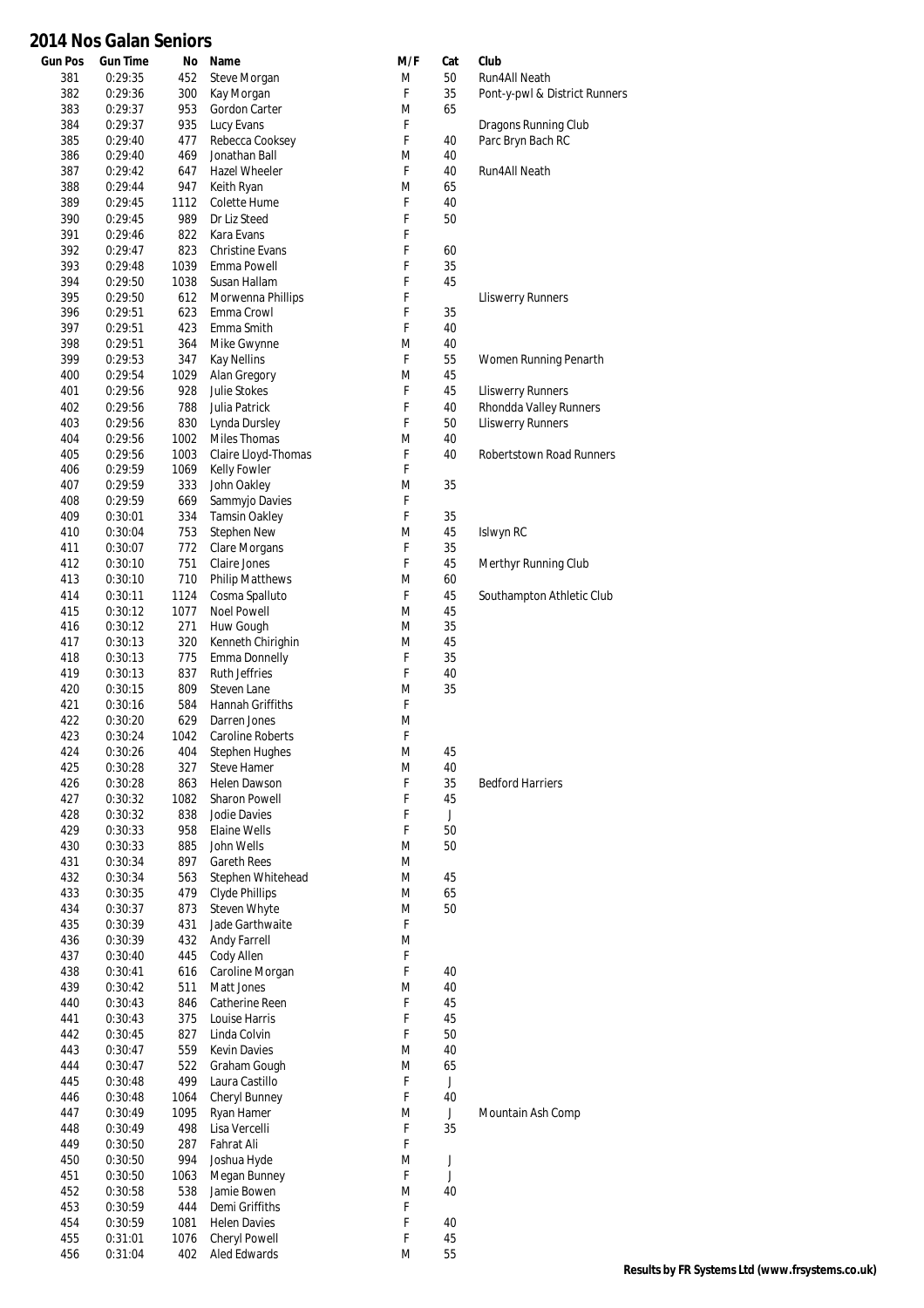| <b>Gun Pos</b> | <b>Gun Time</b>    | No          | Name                                  | M/F    | Cat      | Club                       |
|----------------|--------------------|-------------|---------------------------------------|--------|----------|----------------------------|
| 457            | 0:31:05            | 544         | Leah Doxsey                           | F      |          |                            |
| 458            | 0:31:07            | 557         | Andy Coughtrey-Smith                  | M      |          | Born to Run Netherton      |
| 459            | 0:31:08            | 430         | Chris Vardon                          | M      |          |                            |
| 460            | 0:31:08            | 919         | Ryan Jones                            | M      |          |                            |
| 461            | 0:31:08            | 429         | Lauren Vardon                         | F      |          |                            |
| 462            | 0:31:11            | 1040        | Roger Howard                          | M      | 50       |                            |
| 463            | 0:31:12            | 905         | <b>Gary Twell</b>                     | M      |          |                            |
| 464            | 0:31:14            | 816         | <b>Meirion Harrison</b>               | M      | 45       |                            |
| 465            | 0:31:14            | 813         | Mark Carter                           | M      | 45       |                            |
| 466            | 0:31:15            | 422         | Jessica Jones                         | F      | 40       |                            |
| 467<br>468     | 0:31:17<br>0:31:17 | 539<br>1030 | Simon Young<br>Janine Thomas          | M<br>F | 35<br>40 |                            |
| 469            | 0:31:23            | 631         | <b>Steve Douey</b>                    | M      | 45       |                            |
| 470            | 0:31:29            | 291         | Lisa Williams                         | F      | 40       |                            |
| 471            | 0:31:31            | 780         | leuan Bennett                         | M      | 50       |                            |
| 472            | 0:31:31            | 778         | Nia Bennett                           | F      | 50       |                            |
| 473            | 0:31:34            | 1011        | <b>Teresa Hillier</b>                 | F      | 50       | Run4All Neath              |
| 474            | 0:31:35            | 1118        | Christopher Todd-Jones                | M      | 55       |                            |
| 475            | 0:31:37            | 1078        | <b>Andrew Davies</b>                  | M      | 50       |                            |
| 476            | 0:31:41            | 288         | lan Jenkins                           | M      | 40       |                            |
| 477            | 0:31:42            | 825         | <b>Russel Webber</b>                  | M      | 65       |                            |
| 478            | 0:31:43            | 318         | Liam Beattie                          | M      |          |                            |
| 479            | 0:31:51            | 535         | Steve Jones                           | M      |          |                            |
| 480            | 0:31:52            | 433         | Nicola Gannon                         | F      | 45       | <b>Outdoor Fitness</b>     |
| 481            | 0:31:58            | 761         | Katherine Bevan                       | F      | 35       | <b>Blaenau Gwent AC</b>    |
| 482            | 0:31:59            | 1102        | <b>Anwen Rees</b>                     | F      | 35       | <b>RCT Homes</b>           |
| 483            | 0:32:06            | 839         | Amanda Roddis                         | F      | 35       |                            |
| 484            | 0:32:07            | 525         | Jason Benjamin                        | M      |          | Parc Bryn Bach RC          |
| 485            | 0:32:09            | 303         | <b>Mair Davies</b>                    | F      |          | Pontardawe                 |
| 486<br>487     | 0:32:10<br>0:32:10 | 763<br>265  | Dr Nicholas Jones<br>Katrina Williams | M<br>F | 40<br>35 |                            |
| 488            | 0:32:10            | 798         | lan Diamond                           | M      | 40       |                            |
| 489            | 0:32:11            | 799         | <b>Christine Diamond</b>              | F      | 40       |                            |
| 490            | 0:32:11            | 676         | <b>Steve Williams</b>                 | M      | 55       |                            |
| 491            | 0:32:12            | 956         | Kate Gray                             | F      |          |                            |
| 492            | 0:32:15            | 307         | Adrian Hayward                        | M      | 40       | <b>Lliswerry Runners</b>   |
| 493            | 0:32:15            | 934         | Janine George                         | F      | 40       | Run4All Neath              |
| 494            | 0:32:15            | 901         | Sian Tossell                          | F      | 45       | Brackla Harriers           |
| 495            | 0:32:17            | 355         | Ingrid Thomas                         | F      | 50       | Port Talbot Harriers       |
| 496            | 0:32:17            | 439         | <b>Richard Parry</b>                  | F      |          |                            |
| 497            | 0:32:18            | 690         | Staceyann Proctor                     | F      |          |                            |
| 498            | 0:32:20            | 304         | <b>Tracy Ann Griffiths</b>            | F      | 35       |                            |
| 499            | 0:32:20            | 533         | leuan Jones                           | M      | 50       | Celtic Tri                 |
| 500            | 0:32:26            | 954         | Christine Dalgleish                   | F      | 50       |                            |
| 501            | 0:32:30            | 1019        | <b>Edward Savage</b>                  | M      | 55       |                            |
| 502            | 0:32:31            | 1008        | Andrew Weltch                         | M      | 50       |                            |
| 503            | 0:32:31            | 941         | <b>Annes Lewis</b>                    | F      |          |                            |
| 504            | 0:32:31            | 314         | Hannah Phillips                       | F      |          |                            |
| 505<br>506     | 0:32:38<br>0:32:39 | 894<br>1051 | Maria Berrett<br>Georgina Evans       | F<br>F | 55       |                            |
| 507            | 0:32:40            | 290         | Cath Pendleton                        | F      | 40       |                            |
| 508            | 0:32:40            | 766         | Heather Payton                        | F      | 65       |                            |
| 509            | 0:32:42            | 399         | Wendy Collie                          | F      | 40       |                            |
| 510            | 0:32:45            | 996         | Jordan Christopher                    | M      | J        |                            |
| 511            | 0:32:47            | 606         | Peter Anthony                         | M      | 50       |                            |
| 512            | 0:32:48            | 1096        | Frances Whitmarsh                     | F      |          |                            |
| 513            | 0:32:48            | 673         | Richard Crock                         | M      | 35       |                            |
| 514            | 0:32:48            | 771         | Chris Jones                           | M      | 50       |                            |
| 515            | 0:32:48            | 412         | Jane Llewellyn                        | F      | 55       |                            |
| 516            | 0:32:48            | 574         | Laura Serpell                         | F      |          |                            |
| 517            | 0:32:50            | 1015        | Christopher Hill                      | M      | 40       | Dragons Running Club       |
| 518            | 0:32:50            | 672         | Fiona Crook                           | F      | 45       |                            |
| 519            | 0:32:50            | 882         | Alison Brown                          | F      | 35       | Dragons Running Club       |
| 520            | 0:32:50            | 255         | Darryn Price                          | M      | 45       |                            |
| 521            | 0:32:51            | 282         | Hailey Llewellyn                      | F<br>F |          |                            |
| 522<br>523     | 0:32:52<br>0:32:52 | 274<br>1111 | Ruth Caddy<br>Andrew Gilbert          |        | 40<br>40 | Pontypridd Roadents        |
| 524            | 0:32:53            | 458         | Carl Woffington                       | M<br>M | 65       | <b>Reading Roadrunners</b> |
| 525            | 0:32:55            | 871         | Elizabeth Marshall                    | F      | 40       |                            |
| 526            | 0:32:55            | 904         | Jules Jones                           | F      | 35       | Run4All Neath              |
| 527            | 0:33:00            | 744         | Caroline Lewis                        | F      | 35       |                            |
| 528            | 0:33:04            | 346         | Vanessa Turnbull                      | F      | 45       |                            |
| 529            | 0:33:04            | 1022        | <b>Tracey Anderson</b>                | F      | 40       |                            |
| 530            | 0:33:04            | 848         | Fiona Drysdale                        | F      | 40       |                            |
| 531            | 0:33:04            | 703         | Naomi Harries                         | F      | 35       |                            |
| 532            | 0:33:06            | 285         | Rob Harrison                          | M      | 35       | <b>Cardiff Triathletes</b> |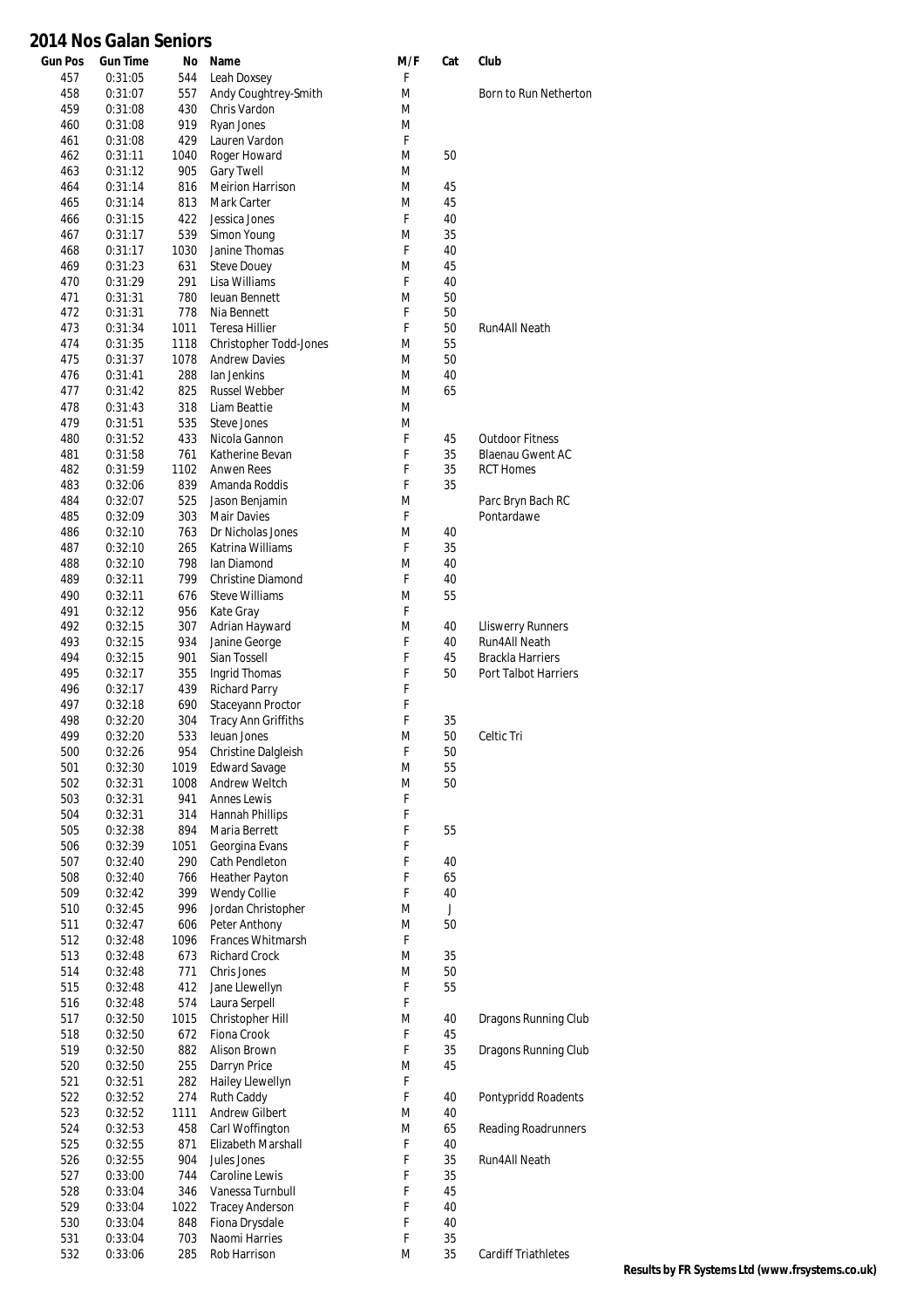| <b>Gun Pos</b> | <b>Gun Time</b>    | No          | Name                                | M/F    | Cat               | Club                     |
|----------------|--------------------|-------------|-------------------------------------|--------|-------------------|--------------------------|
| 533            | 0:33:08            | 739         | Alison Sandy                        | F      | 55                |                          |
| 534            | 0:33:12            | 253         | Skye Ford                           | F      |                   |                          |
| 535            | 0:33:12            | 252         | Tom Chapman                         | M      |                   |                          |
| 536<br>537     | 0:33:13<br>0:33:14 | 416<br>417  | Linda Woodward<br>Rachael Majer     | F<br>F | 40<br>40          |                          |
| 538            | 0:33:17            | 558         | Tamsin Coughtrey-Smith              | F      | 45                | Born to Run Netherton    |
| 539            | 0:33:20            | 1109        | Wayne Vincent                       | M      | 50                |                          |
| 540            | 0:33:20            | 610         | Marie-Claire Hopkin                 | F      | 40                | Dragons Running Club     |
| 541            | 0:33:20            | 695         | Helen Edwards                       | F      | 40                | Dragons Running Club     |
| 542            | 0:33:23            | 373         | Anne Lalic                          | F      | 50                |                          |
| 543            | 0:33:27            | 554         | Emma Wicks                          | F      | 35                | Born to Run Netherton    |
| 544<br>545     | 0:33:28<br>0:33:28 | 324<br>455  | Karen Spiller<br>Rhian Atkins       | F<br>F | 50<br>40          |                          |
| 546            | 0:33:29            | 472         | Carwyn Evans                        | M      | 45                | Dragons Running Club     |
| 547            | 0:33:29            | 456         | Mathew Atkins                       | M      | 45                |                          |
| 548            | 0:33:37            | 681         | Wendy Gribble                       | F      | 45                |                          |
| 549            | 0:33:38            | 485         | <b>Brian Price</b>                  | M      | 45                |                          |
| 550            | 0:33:39            | 888         | Michael Jones                       | M      | 35                |                          |
| 551            | 0:33:44            | 937         | Mark Faulkner                       | M      | 55                | <b>Lliswerry Runners</b> |
| 552<br>553     | 0:33:45<br>0:33:45 | 406<br>409  | Joanne Roberts<br>Lisa Carter       | F<br>F | 35<br>40          |                          |
| 554            | 0:33:47            | 466         | <b>Samuel Wilkins</b>               | M      |                   |                          |
| 555            | 0:33:53            | 565         | Jeff Enoch                          | M      | 45                |                          |
| 556            | 0:33:56            | 510         | Maria Gill                          | F      | 35                |                          |
| 557            | 0:33:58            | 514         | Scott McIoone                       | M      | 40                | Taff Ely Triathlon Club  |
| 558            | 0:34:00            | 857         | <b>Shannon Williams</b>             | F      |                   |                          |
| 559            | 0:34:00            | 407         | Claire Rood                         | F      | 35                | Dragons Running Club     |
| 560            | 0:34:01            | 850         | Gareth Evans                        | M      | J                 |                          |
| 561            | 0:34:01            | 315         | <b>Kirsty Thomas</b>                | F      |                   |                          |
| 562            | 0:34:02            | 501         | <b>Justin Whale</b>                 | M      |                   |                          |
| 563            | 0:34:03            | 790         | Karen Aitchison                     | F<br>F | 40                | Run4All Neath            |
| 564<br>565     | 0:34:03<br>0:34:04 | 789<br>829  | Katie Wilson<br>John Lovegrove      | M      | 45                |                          |
| 566            | 0:34:04            | 657         | <b>Kelly Davies</b>                 | F      | 35                | Dragons Running Club     |
| 567            | 0:34:04            | 537         | Cara St Clair                       | F      | 35                | Dragons Running Club     |
| 568            | 0:34:05            | 358         | Tania Roach                         | F      | 40                |                          |
| 569            | 0:34:09            | 684         | Lynne Jones                         | F      | 55                | Merthyr Running Club     |
| 570            | 0:34:11            | 280         | <b>Claire Price</b>                 | F      | 45                | Run4All Neath            |
| 571            | 0:34:11            | 659         | Sian Wadham                         | F      | 35                | Run4All Neath            |
| 572            | 0:34:18            | 296         | Chris Jones                         | M      | 40                |                          |
| 573            | 0:34:19            | 768         | Samantha Mansfield                  | F      | 40                |                          |
| 574            | 0:34:20            | 376<br>1070 | Fiona O'Leary                       | F<br>M | 45                |                          |
| 575<br>576     | 0:34:21<br>0:34:24 | 377         | Peter Rees<br>Maria Lalic           | F      | 55<br>55          |                          |
| 577            | 0:34:28            | 415         | <b>Bernard Majer</b>                | M      | 60                |                          |
| 578            | 0:34:28            | 1007        | Zoe Grant                           | F      | 35                |                          |
| 579            | 0:34:30            | 663         | Anna Gambarini                      | F      | 35                |                          |
| 580            | 0:34:37            | 310         | David Kirk                          | M      | 40                |                          |
| 581            | 0:34:44            | 999         | Cerys Shanley                       | F      | 35                |                          |
| 582            | 0:34:49            | 543         | Rhiannon Anthony                    | F      |                   |                          |
| 583            | 0:34:52            | 330         | Amy Thomas                          | F      |                   |                          |
| 584            | 0:34:54            | 1101        | <b>Scott Davis</b>                  | M      | 35                | <b>RCT Homes</b>         |
| 585<br>586     | 0:34:56<br>0:34:56 | 1001<br>991 | Allyson Sullivan<br>Jessica Hyde    | F<br>F | 45<br>$\mathsf J$ |                          |
| 587            | 0:34:59            | 480         | Kim Peacock                         | M      | 55                |                          |
| 588            | 0:35:01            | 625         | Deborah Wood                        | F      | 40                | <b>Lliswerry Runners</b> |
| 589            | 0:35:01            | 350         | Rachel Morgan                       | F      |                   |                          |
| 590            | 0:35:02            | 1037        | lan Edwards                         | M      | 50                |                          |
| 591            | 0:35:06            | 443         | Dawn Surrey                         | F      | 40                |                          |
| 592            | 0:35:09            | 817         | Allison Harrison                    | F      | 45                |                          |
| 593            | 0:35:10            | 844         | Lee -John Baker                     | M      | 35                |                          |
| 594            | 0:35:14            | 379         | Richard Wilson                      | M      | 40                |                          |
| 595<br>596     | 0:35:14<br>0:35:14 | 378<br>380  | Kathryn Bates<br>Cherie Wilson      | F<br>F | 40<br>40          | Pontypridd Roadents      |
| 597            | 0:35:14            | 767         | <b>Geraint Walker</b>               | M      |                   |                          |
| 598            | 0:35:22            | 674         | Peter Dark                          | M      | 60                |                          |
| 599            | 0:35:30            | 1114        | Lorna May Bailey                    | F      | 35                |                          |
| 600            | 0:35:31            | 636         | Mellissa Nash                       | F      | 35                |                          |
| 601            | 0:35:33            | 974         | Annouska Louise Beaumont            | F      | 35                | Taff Ely Triathlon Club  |
| 602            | 0:35:33            | 393         | Nicola Evans                        | F      | 35                |                          |
| 603            | 0:35:40            | 664         | Rob Coles                           | M      | 50                |                          |
| 604            | 0:35:40            | 371         | Rachel Wallbank                     | F      | 40                |                          |
| 605            | 0:35:42            | 1085        | Laura Pinney                        | F      | 35                | Pontypridd Roadents      |
| 606<br>607     | 0:35:47<br>0:35:49 | 486<br>986  | David Carney<br><b>Peter Swales</b> | M<br>M | 75<br>55          | Bromsgrove & Redditch AC |
| 608            | 0:35:50            | 270         | Ceri-Anne Fidler Jones              | F      |                   |                          |
|                |                    |             |                                     |        |                   |                          |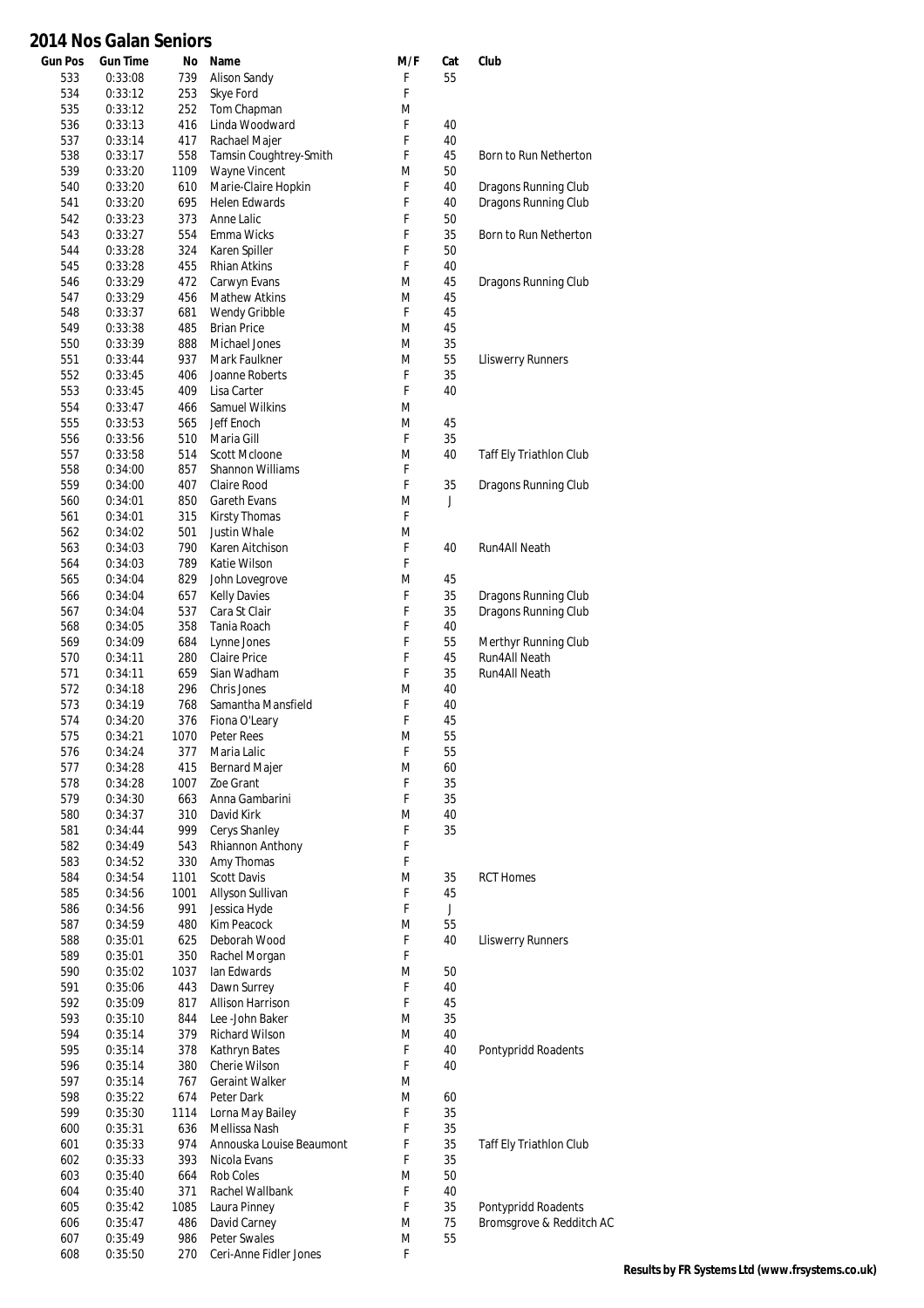| <b>Gun Pos</b> | <b>Gun Time</b>    | No         | Name                                    | M/F    | Cat | Club                                         |
|----------------|--------------------|------------|-----------------------------------------|--------|-----|----------------------------------------------|
| 609            | 0:35:52            | 281        | Lynette Howells                         | F      | 45  |                                              |
| 610            | 0:35:52            | 267        | <b>Martin Fidler Jones</b>              | M      |     | Pontypridd Roadents                          |
| 611            | 0:35:59            | 671        | Ron Smith                               | M      | 50  |                                              |
| 612            | 0:36:12            | 950        | Leah Hawkins                            | F      |     |                                              |
| 613            | 0:36:13            | 951        | <b>Christopher Russell</b>              | F      |     |                                              |
| 614            | 0:36:15            | 492        | Claire Furey                            | F      | 35  |                                              |
| 615            | 0:36:15            | 719        | <b>Richard Price</b>                    | M      | 40  |                                              |
| 616            | 0:36:19            | 801        | Stephanie Jones                         | F      | 40  |                                              |
| 617            | 0:36:20            | 353        | Rebecca Rees                            | F      |     |                                              |
| 618            | 0:36:25            | 879        | Sarah Jane Key                          | F      |     |                                              |
| 619            | 0:36:28            | 797        | Lynnette Booth                          | F      | 45  | Dragons Running Club                         |
| 620            | 0:36:31            | 842        | Jemma Hull                              | F      |     |                                              |
| 621            | 0:36:31            | 1105       | Laura Slade-Jones                       | F      |     |                                              |
| 622            | 0:36:33            | 1104       | Rhydian Slade-Jones                     | M      |     |                                              |
| 623            | 0:36:43            | 959        | Owen Marc Jones                         | M      |     |                                              |
| 624            | 0:36:44            | 960        | Catherine Elizabeth Moore               | F      |     |                                              |
| 625            | 0:36:45            | 741        | Staceyann Kerr                          | F      |     |                                              |
| 626            | 0:36:45            | 343        | Chris Edwards                           | M      |     |                                              |
| 627            | 0:36:47            | 890        | Gail Jones                              | F      | 55  |                                              |
| 628            | 0:36:48            | 356        | Rhian Moran                             | F      | 40  | Merthyr Running Club                         |
| 629            | 0:36:59            | 865        | Sian Jones                              | F      |     | <b>Lliswerry Runners</b>                     |
| 630            | 0:37:15            | 694        | Catrin Williams                         | F      |     |                                              |
| 631            | 0:37:18            | 853        | <b>Susan Price</b>                      | F      | 50  |                                              |
| 632            | 0:37:23            | 420        | Sue Luker                               | F      | 40  | Dragons Running Club                         |
| 633            | 0:37:23            | 929        | Sali Thomas                             | F      |     | The Flinstones                               |
| 634            | 0:37:23            | 902        | Sara Bidwell                            | F      |     | The Flinstones                               |
| 635            | 0:37:25            | 936        | Craig Thomas                            | M      |     | The Flinstones                               |
| 636            | 0:37:25            | 733        | Owen Griffiths                          | M      | 40  |                                              |
| 637            | 0:37:26            | 508        | Andrew Morgan                           | M      | 35  |                                              |
| 638            | 0:37:26            | 419        | Julie Cook                              | F      | 50  | Dragons Running Club                         |
| 639            | 0:37:26            | 652        | Owena Simpson                           | F<br>F | 40  |                                              |
| 640            | 0:37:27            | 500        | Abbey Cook                              | M      | 40  | Dragons Running Club                         |
| 641            | 0:37:27            | 507        | Michael Goodwin                         | F      |     |                                              |
| 642            | 0:37:27            | 389        | Pip Cook                                | F      | 45  | Dragons Running Club                         |
| 643<br>644     | 0:37:33            | 405<br>418 | Lisa Falay<br>Mel Thomas                | F      | 35  | Dragons Running Club<br>Dragons Running Club |
| 645            | 0:37:33<br>0:37:39 | 394        |                                         | F      | 40  | <b>Start Wadlow Running Club</b>             |
| 646            | 0:37:44            | 251        | Kathryn Peters<br><b>Alan Griffiths</b> | M      | 55  |                                              |
| 647            | 0:37:52            | 436        | Carl Lineham                            | M      | 35  |                                              |
| 648            | 0:37:52            | 435        | Amy Keagle                              | F      |     |                                              |
| 649            | 0:37:58            | 774        | Sarah Brown                             | F      | 35  |                                              |
| 650            | 0:38:08            | 661        | Jeffrey Davies                          | M      | 45  |                                              |
| 651            | 0:38:08            | 660        | Rachael Goldthorpe                      | F      | 40  |                                              |
| 652            | 0:38:10            | 990        | John Williams                           | M      | 75  |                                              |
| 653            | 0:38:15            | 384        | Elizabeth Jones                         | F      | 45  |                                              |
| 654            | 0:38:28            | 284        | Leigh Thomas                            | F      | 40  |                                              |
| 655            | 0:38:28            | 298        | Nicola Haman                            | F      | 45  |                                              |
| 656            | 0:38:29            | 993        | Sarah Louise Meah                       | F      |     |                                              |
| 657            | 0:38:30            | 992        | Johannah Hyde                           | F      | 40  |                                              |
| 658            | 0:38:34            | 568        | Ursula Rogers                           | F      | 35  |                                              |
| 659            | 0:38:35            | 569        | <b>Hywel Jones</b>                      | M      | 35  | <b>Reading Roadrunners</b>                   |
| 660            | 0:38:54            | 642        | Joanne Edwards                          | F      | 35  |                                              |
| 661            | 0:38:57            | 641        | Sian Young                              | F      | 35  |                                              |
| 662            | 0:39:01            | 665        | James Carey                             | M      |     |                                              |
| 663            | 0:39:02            | 666        | Elena Mair Carey                        | F      |     |                                              |
| 664            | 0:39:04            | 613        | Gary George                             | M      | 40  |                                              |
| 665            | 0:39:12            | 646        | <b>Gail Eaves</b>                       | F      | 40  |                                              |
| 666            | 0:39:14            | 969        | Christine McKnight                      | F      | 40  |                                              |
| 667            | 0:39:14            | 978        | Julie Edwards                           | F      | 35  |                                              |
| 668            | 0:39:20            | 1057       | Rachel Howell                           | F      |     |                                              |
| 669            | 0:39:30            | 624        | Wendy Edwards                           | F      | 50  | Run4All Neath                                |
| 670            | 0:39:32            | 698        | Lianne Wilding                          | F      | 40  |                                              |
| 671            | 0:39:33            | 699        | Sharon Smith                            | F      | 40  |                                              |
| 672            | 0:39:39            | 359        | Sarah Mann                              | F      |     |                                              |
| 673            | 0:39:55            | 506        | Nicola Roche                            | F      | 35  |                                              |
| 674            | 0:39:55            | 874        | Stephen Edwards                         | M      | 40  |                                              |
| 675            | 0:40:12            | 804        | Kenny Johnson                           | M      | 55  |                                              |
| 676            | 0:40:14            | 372        | Patricia Jones                          | F      | 60  |                                              |
| 677            | 0:40:20            | 912        | Ceri Pritchard                          | M      | 40  |                                              |
| 678            | 0:40:28            | 560        | Debra Davies                            | F      |     |                                              |
| 679            | 0:40:36            | 752        | Annette Allen                           | F      | 45  |                                              |
| 680            | 0:40:47            | 254        | <b>Andrew Davies</b>                    | M      | 40  |                                              |
| 681            | 0:40:47            | 256        | Caroline Davies                         | F      | 40  |                                              |
| 682            | 0:40:55            | 566        | Helen Jones                             | F      | 45  |                                              |
| 683            | 0:40:55            | 520        | Nicola Woodward                         | F      |     |                                              |
| 684            | 0:40:59            | 764        | Joanne Jones                            | F      | 35  |                                              |